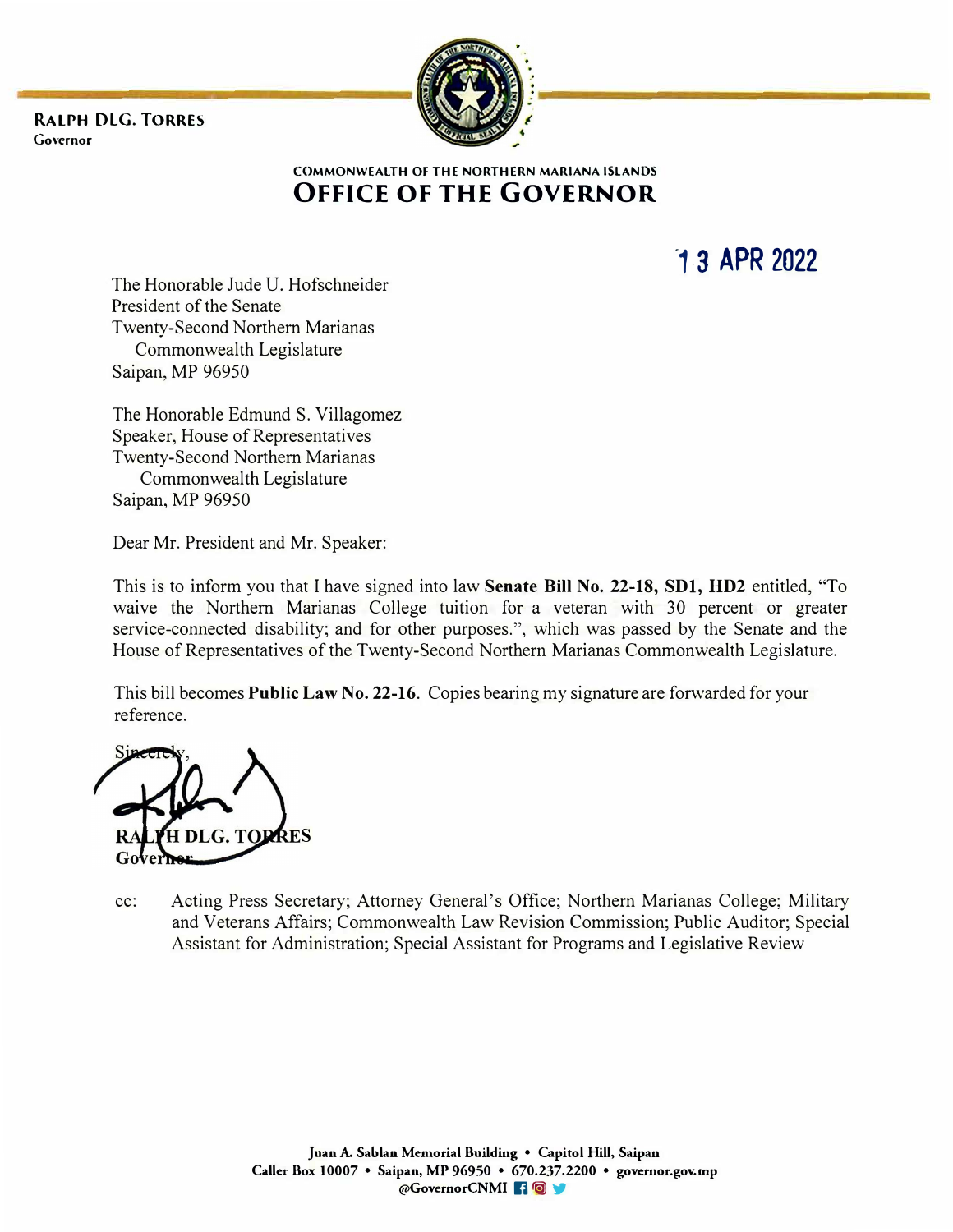

THE SENATE Twenty-Second Northern Marianas Commonwealth Legislat<sup>u</sup>re P. 0. Box 500129 Saipan, MP 96950

March 08, 2022

The Honorable Ralph DLG. Torre<sup>s</sup> Governor Commonwealth of the Northern Mariana Island<sup>s</sup> Capital Hill Saipan, MP 96950

Dear Governor Torres:

I have the honor of transmitting herewith for your action Senate Bill No. 22-18, SD 1, HD2, entitled: "To waive the Northern Marianas Coll<sup>e</sup>ge tuition for a veteran with 30 percent or great<sup>e</sup>r service-connected disability; and for oth<sup>e</sup>r purposes," which was passed by the Senate and the House of R<sup>e</sup>presentatives of the Twenty-Second Northern Marianas Commonwealth Legislat<sup>u</sup>re.

Sinc<sup>e</sup>r<sup>e</sup>ly,

Dolores S. Bernudes

Senate Clerk Bermudes<br>tk

**Attachments**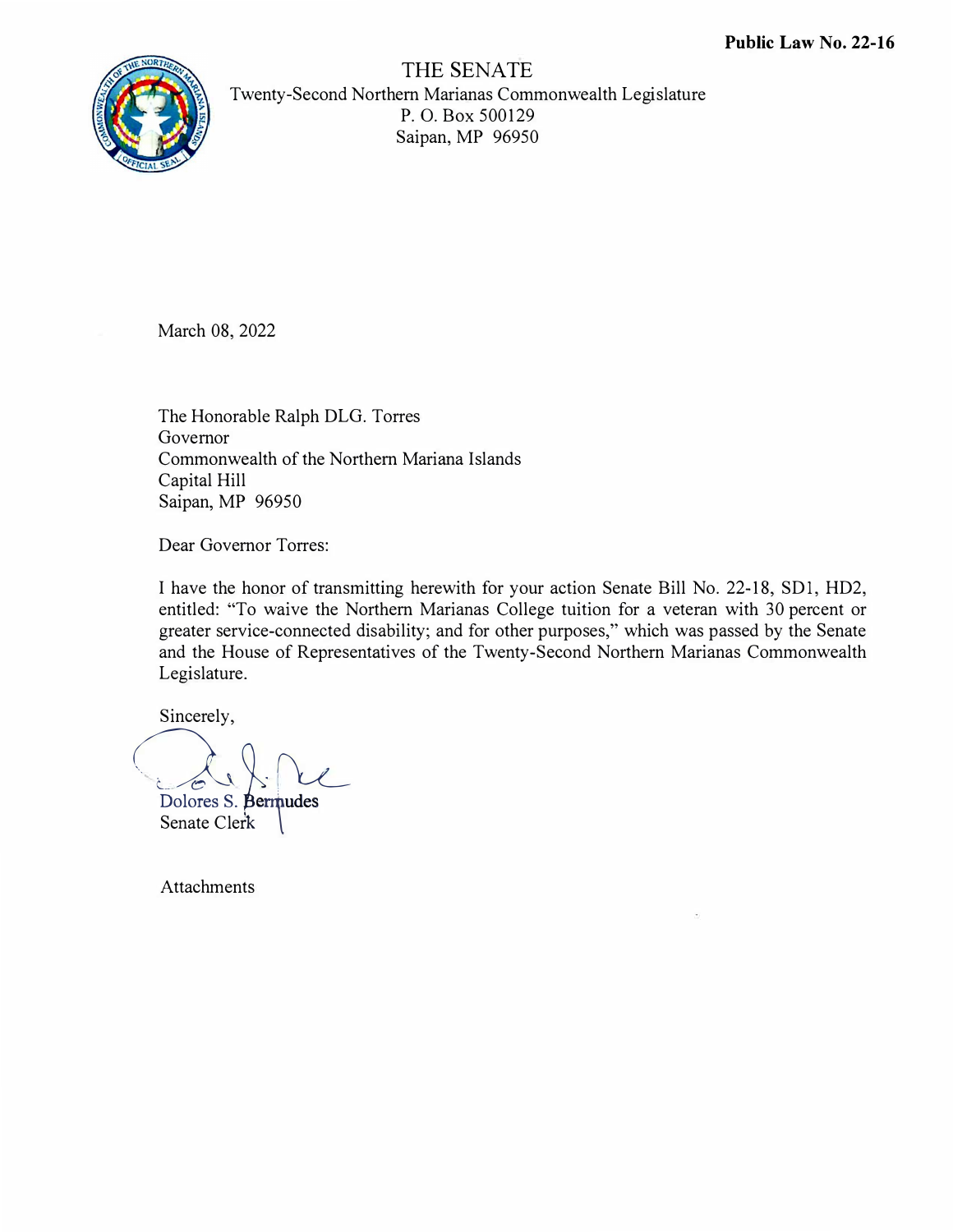

**THE SENATE** 

**TWENTY-SECOND NORTHERN MARIANAS COMMONWEALTH LEGISLATURE** 

## **SENATE BILL NO. 22-18, SD1, HD2**

# **.AN.A.CT**

To waive the Northern Marianas College tuition for a veteran with 30 percent or greater service-connected disability; and for other purposes.

# **SENATE ACTION**

**Offered** by **Senator(s):** Francisco Q. Cruz

**Date:** February 03, 2021

**Referred to:** Committee on Health, Education, and Welfare

**Standing Committee Report No.: 22-30 - Adopted 07/08/21** 

**Final Reading:** March 03, 2022 accepted and passed HD2

# *HOUSE ACTION*

**Referred to:** Education Committee

**Standing Committee Report No.:** 22-28 Adopted on 12/01/21

**First and Final Reading:** February 22, 2022

DOLORES S. BERMUDES SENATE CLERK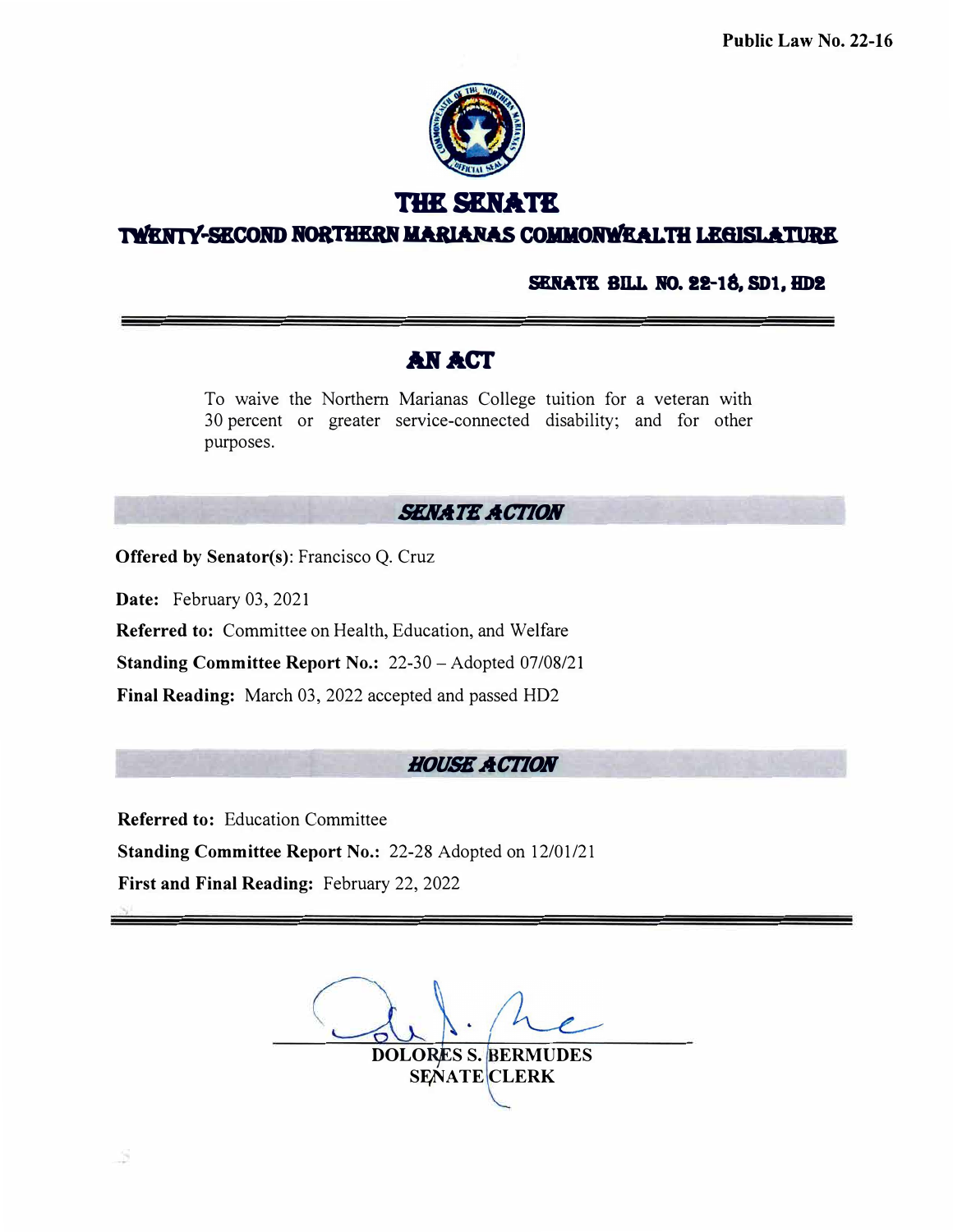

**Public Law No. 22-16** 

# **THE SENATE**

TWENTY-SECOND NORTHERN MARIANAS COMMONWEALTH LEGISLATURE

### **FIRST REGULAR SESSION, 2021** S. B. NO. 22-18, SD1, HD2

# **AN ACT**

To waive the Northern Marianas College tuition for a veteran with 30 percent or greater service-connected disability; and for other purposes.

### **BE IT ENACTED BY THE TWENTY-SECOND NORTHERN MARIANAS COMMONWEALTH LEGISLATURE:**

**1** Section 1. Findings and Purpose. The Legislature acknowledges the sacrifices 2 made by veterans on battlefields, on the sea and air, and every other place where their 3 contributions have allowed us to live free. They deserve the recognition and appreciation, 4 and they should be accorded certain benefits for their sacrifices.

5 The Legislature finds that numerous states provide several benefits for veterans. 6 The State of California provides two separate tax exemptions; one for veterans and one for 7 disabled veterans. Califor<sup>n</sup> ia also waives motor vehicle registration fees and free license 8 plates for one passenger motor vehicle, or one motorcycle, or one commercial motor 9 vehicle of less than 8001 unladen weight. It also provides reduced annual fishing and 10 hunting licenses to any veteran with a 50 percent or greater service-connected disability.

11 The legislature finds that active military veterans, reserve military called to active 12<sup> duty</sup> have served their country and have risked their lives to defend the lives of all 13<sup> Americans and the freedoms that define and distinguish our nation. The legislature intends</sup> 14 to honor active military veterans who have served on active military for the public service 15 they have provided to our mother country.

16 The Legislature finds that the Commonwealth should extend certain benefits to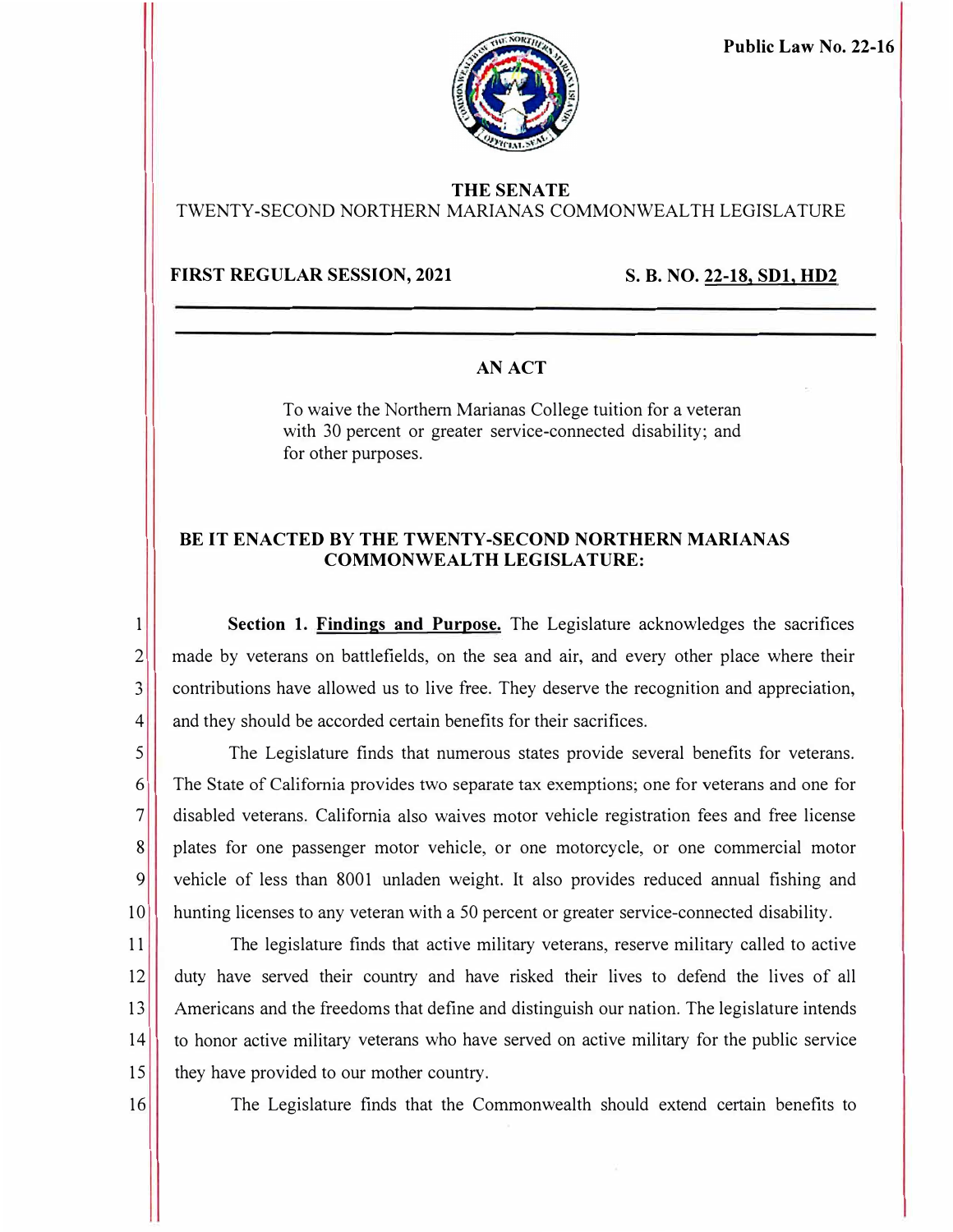## **SENATE BILL NO. 22-18, SDI, HD2**

1 veterans who have served our country and have returned home. Some of these veterans 2<sup>1</sup> may plan to pursue a change in career that may require postsecondary education that leads 3 to a college degree.

<sup>4</sup> The purpose of this Act is to waive the tuition imposed by the Northern Marianas 5 College for qualified veterans who have been certified to have 30 percent or greater 6 service-connected disability.

7 **Section 2. Enactment.** Subject to the codification by the Law Revision 8 Commission, the following is hereby enacted:

9 **"Section 101. Definitions.** 

10

 'Eligible veteran' means a CNMI resident who was an active member of 11 the United States military, who served in active federal service, under either Title 12 10 or Title 32 of the United States Code and is certified to have at least 30 percent 13<sup>1</sup> disability as a result of serving in active military service, and if discharged from 14 service, has received an honorable discharge.

15<sup>1</sup> b. 'CNMI resident' means a person residing in the CNMI who is classified 16 as a resident for tuition-paying purposes based on the definitions of a resident 17 student established by NMC Policy No. 4001 Residency Classification.

#### 18 **Section 102. Tuition Waiver for Veterans.**

19 (a) Notwithstanding any law or regulation to the contrary, the governing 20 board of the Northern Marianas College shall waive the tuition for an eligible 21 veteran as defined in Section 101. The costs other than tuition - such as for books, 22 student activity and laboratory fees, and other applicable fees- are not waived.

23 (b) NMC shall assist each applicant apply and submit to the institution, in 24 **the form and manner prescribed by NMC**, an application for the waiver and 25 **n**ecessary evidence that the applicant qualifies for the waiver not later than the last 26 class date of the semester or term to which the waiver applies.

27 (c) The waiver from tuition does not apply to a veteran who at the time of 28 **Paramele is entitled to receive, but did not apply for, educational benefits under** 29 **both federal and local legislation that may be used only for the payment of tuition if**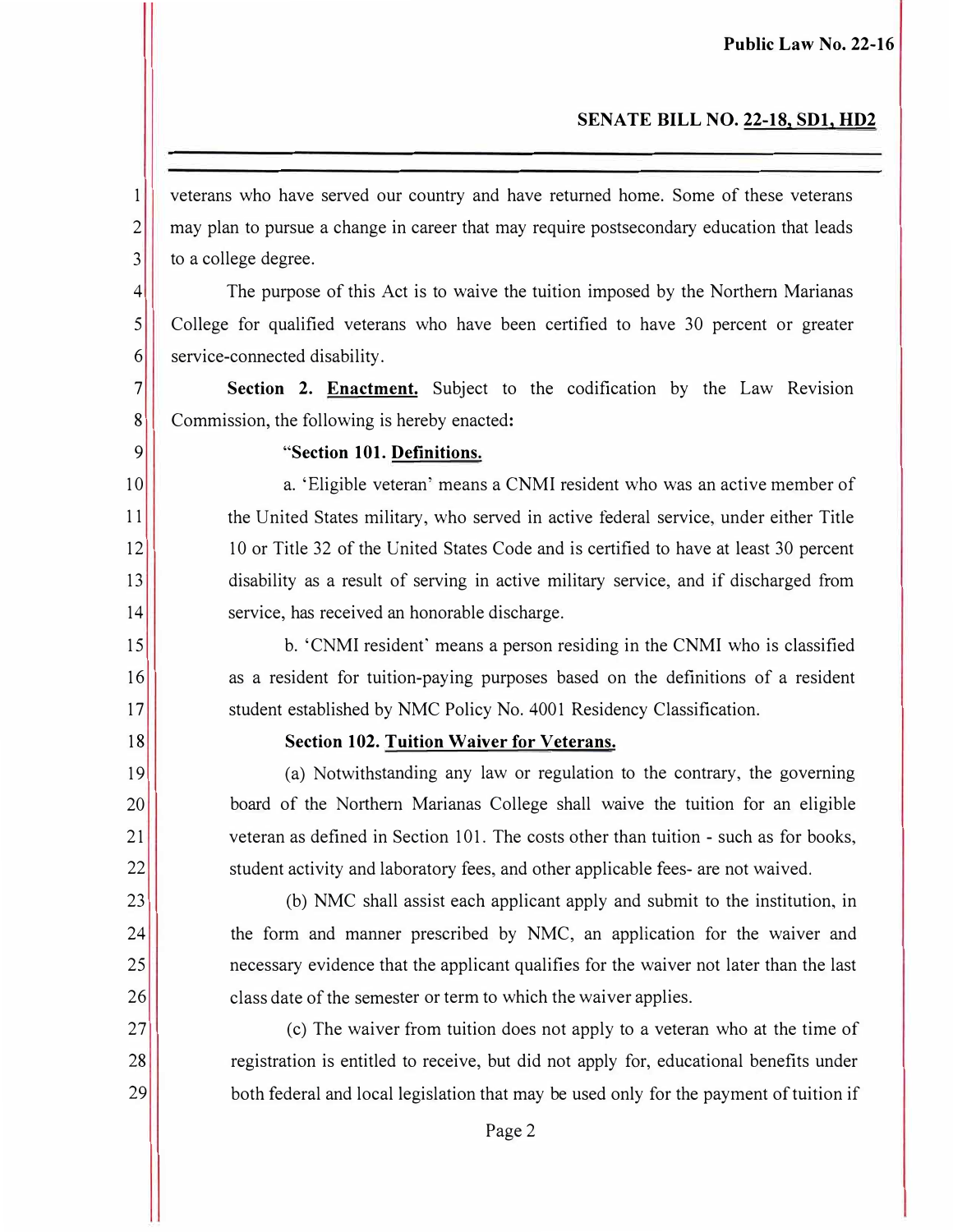#### **SENATE BILL NO. 22-18, SDl, HD2**

1 the value of those benefits received in a semester is equal to or exceeds the value of 2<sup>2</sup> the waiver for the same semester. If the value of both federal and local benefits that 3 may be used only for the payment of tuition and are received in a semester does not <sup>4</sup> equal or exceed the value of the waiver for the same semester, the person is entitled 5 to receive the waiver balance for the same semester only after all federal and local 6 tuition benefits have been applied.

 $7$  (d) This waiver shall not apply to any courses from which the veteran has 8 withdrawn after the withdrawal period or any courses from which the veteran has 9 failed to receive a passing grade. Provided that this waiver may apply to courses 10 where the veteran, with the permission of the relevant Dean of his or her program, 11 withdrew due to reasonable factors beyond his or her control.

#### 12 **Section 103. Enrollment.**

13 A veteran who receives a waiver under subsection 102 may pursue an 14 associate, bachelor's, or master's degree.

#### **15 Section 104. Regulations.**

16 The Board of Regents shall promulgate any necessary regulations to carry 17 out the intent of this Act."

18 **Section 3. Severability.** If any provision of this Act or the application of any such 19 provision to any person or circumstance should be held invalid by a court of competent 20 jurisdiction, the remainder of this Act or the application of its provisions to persons or 21 circumstances other than those to which it is held invalid shall not be affected thereby.

22 **Section 4. Savings Clause.** This Act and any repealer contained herein shall not be 23 construed as affecting any existing right acquired under contract or acquired under statutes 24 repealed or under any rule, regulation, or order adopted under the statutes. Repealers 25 contained in this Act shall not affect any proceeding instituted under or pursuant to prior 26 aw. The enactment of the Act shall not have the effect of terminating, or in any way 27 modifying, any liability, civil or criminal, which shall already be in existence on the date 28 this Act becomes effective.